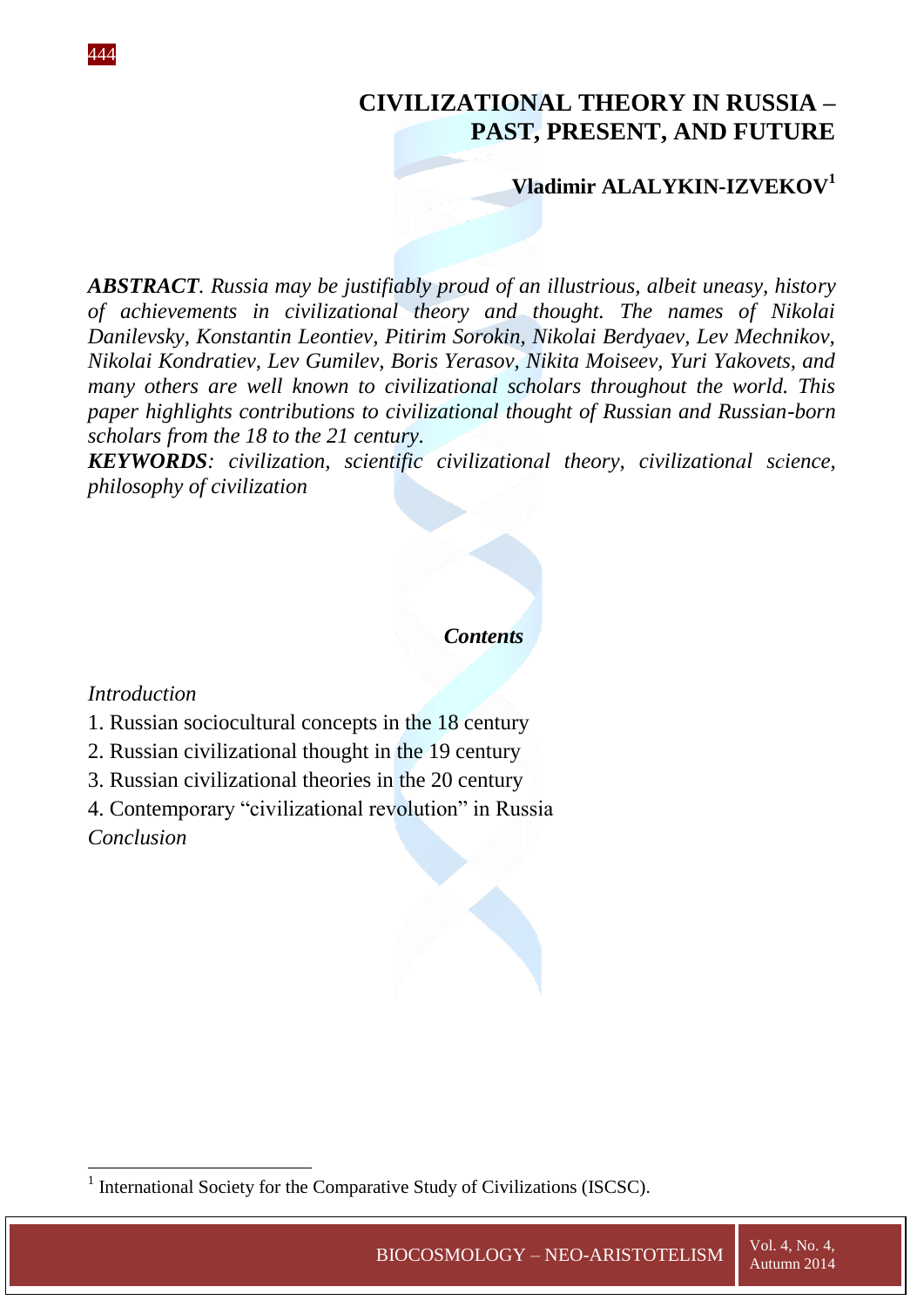While other countries border on each other, Russia borders with the sky. *Rainer Maria Rilke*

### **Introduction**

 $445$ 

Russia may be justifiably proud of an illustrious, albeit uneasy, history of achievements in civilizational theory and thought. The names of Nikolai Danilevsky, Konstantin Leontiev, Pitirim Sorokin, Nikolai Berdyaev, Lev Mechnikov, Nikolai Kondratiev, Lev Gumilev, Boris Yerasov, Nikita Moiseev, Yuri Yakovets, and many others are well known to civilizational scholars throughout the world.

This paper highlights contributions to civilizational thought of Russian and Russian-born scholars from the 18 to the 21 century.

#### **1. Russian sociocultural concepts in the 18 century**

The Russian school of civilizational thought has its roots in the 18 century. Already A.D. Kantemir (1708–1744), V. N. Tatishchev (1686–1750), and A.N. Radishchev (1749–1802) critically evaluated contemporary social conditions, expressed various notions of philosophy of history, and proposed their concepts of sociocultural evolution.

In his fiercely critical essay "A Journey from St. Petersburg to Moscow" (1790) Alexander N. Radishchev called autocracy "most contrary to human nature" since under it a government is predisposed to create an unjust and oppressed society. The work, often described as a Russian "Uncle Tom's Cabin," was a polemical study of social and economic problems in the imperial Russia. The author was especially disapproving of serfdom and the limits to personal freedom and liberty imposed by the autocracy; however he also fearlessly confronted the issue of overwhelming powers of the nobility, as well as grave problems in government, governance, and social structure.

The book had been immediately banned and Radishchev sentenced, first to death, then, after Radishchev has pleaded the empress Catherine the Great for his life, to exile in Siberia.

### **2. Russian civilizational thought in the 19 century**

During the first half of the 19 century, following the Napoleonic Wars and a consequent exposure of the Russian society to the European scientific thought, interest in the country to philosophy of history and search of its place in the world has been continuously on the rise. As a consequence, multiple ideas about comparison of the historic way of Russia and of that of Europe were expressed and circulated, for instance, by M*.* P. Pogodin (1800–1875), P.Ya. Chaadaev (1794–1856)*,* A.S. Khomyakov (1804–1860), I.V. Kireevski (1806–1856), K.S. Aksakov (1817–1860), and Yu.F. Samarin (1819–1876).

One of the intellectual giants of this period was P.Ya. Chaadaev, a brooding, Hamlet-like figure, who was proclaimed "insane" by the imperial government for his progress-oriented views and even became a prototype for heroes of several Russian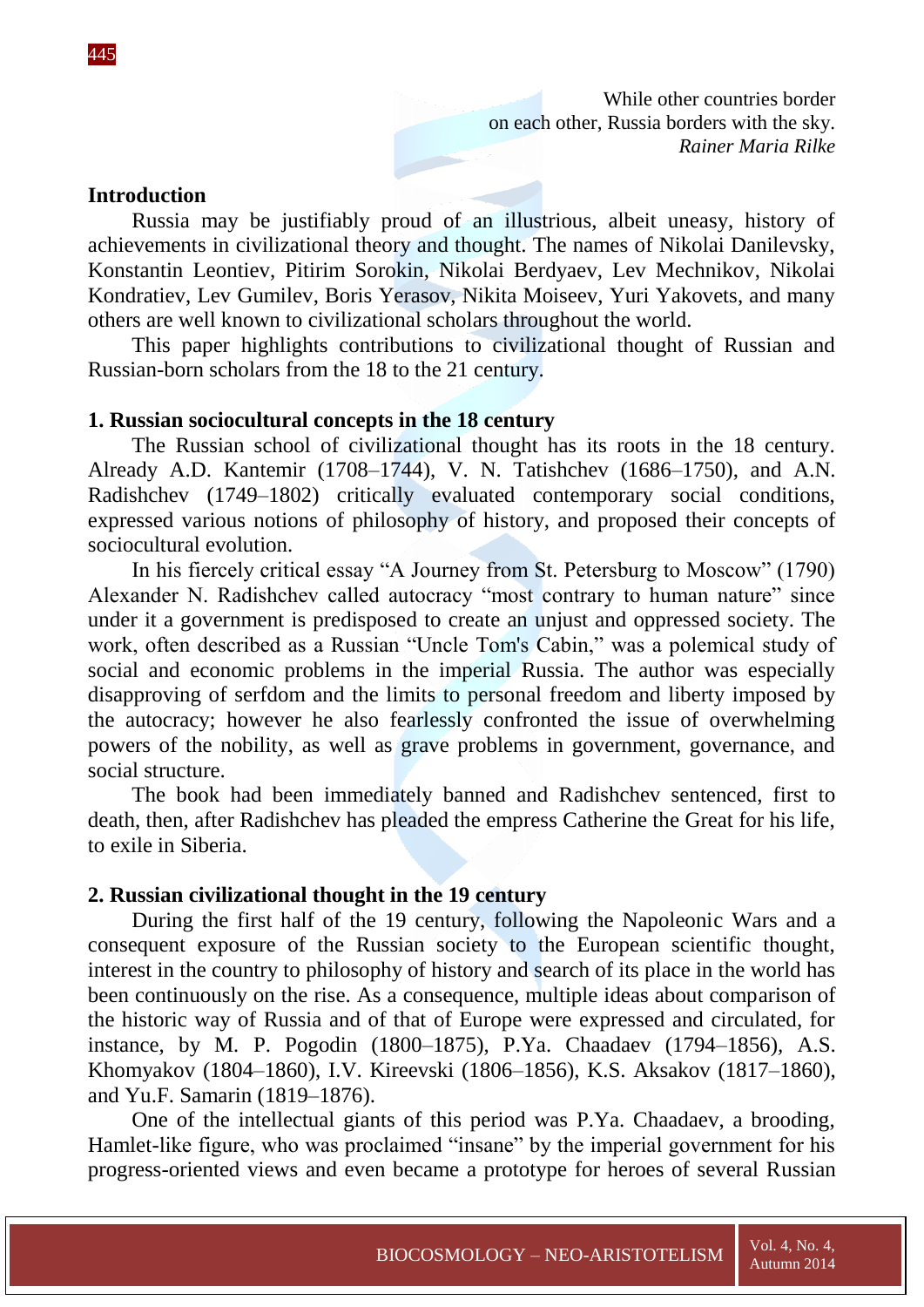classic literary works. In his "Philosophical Letters" Chaadaev pointedly criticized stale and inertial *status quo* in the 19 century imperial Russia:

"One of the sad traits of our peculiar civilization consists in a fact that we still are discovering the truths which have become commonplace in other countries, and even among the peoples, who are in some respects are backward comparing to us. The truth is that we never walked along with other peoples, we do not belong to any of the humankind known families, neither to the West, nor to the East, and we do not have traditions of either one. We stand as if outside of time, with the world-wide development of the human race having not permeated us." (Shitoeva, 2008: 638).

The very first work on theory of civilizations *per se* in the Russian empire appears to have been published in the city of Kharkov (present day Ukraine) already in 1839. It was a book by A.L. Metlinsky (1814-1870) "On the Essence of Civilization and the Meaning of its Elements." (Metlinsky: 1839). Some researchers even consider this work to be the very first specialized volume on theory of civilizations in the world. (Kuzyk, Yakovets, 2006b: 500). In any case, appearance of this compact, 122-pages volume represents convincing evidence that research in the field of civilizational theory has started in Russia quite early, approximately in the same time period, as in the West.

The book is an impressive, even though concise, volume on philosophy of history. The philosopher defines civilization as a physical and moral development of the people, including their personal, social, and humanistic qualities, in the "communal conditions." From this definition he deduces a "trinity of elements" of "civilization," which includes: 1) people as "subjects" for development; 2) society as a form and condition of human development and betterment; 3) physical and moral development of a human as a product of the "civilizing process." (Metlinsky, 1839: 15–16) As we can see, the thinking here goes very much along the lines of the 18th century understanding of "civilization" (in "singular") as antithesis to "barbarism."

From all forms of governance Metlinsky considers monarchy "an ideal for the social organization." (Metlinsky, 1839: 64) Alongside with statehood, the scholar notes significance of religion (Christianity being the most "beneficent") as a major "criterion of civilization," and highlights importance of continuity of languages, arts, and traditions, as well as of the development of sciences and industries. The author supports his views and conclusions by copious quotes from works of the classics of philosophy of history, including Giambattista Vico, Niccolo Machiavelli, Montesquieu, Roger Bacon, Turgot, Nicolas de Condorcet, Francois Guizot, Johann Gottfried Herder, Georg Wilhelm Friedrich Hegel, Auguste Comte, Immanuel Kant, and others.

Preceding much later sentiments by Pitirim A. Sorokin (1889-1968), a harmonious development of three main "forces" of human personality (physical, mental, and moral) seems to be for the author of paramount importance. (Metlinsky, 1839: 110–111) It is also said that Arnold Toynbee (1889-1975) took into consideration some of the notions of the Ukrainian-Russian scholar while developing his own theory of civilizations. (Antonenko, 2009:25). Alas, not having received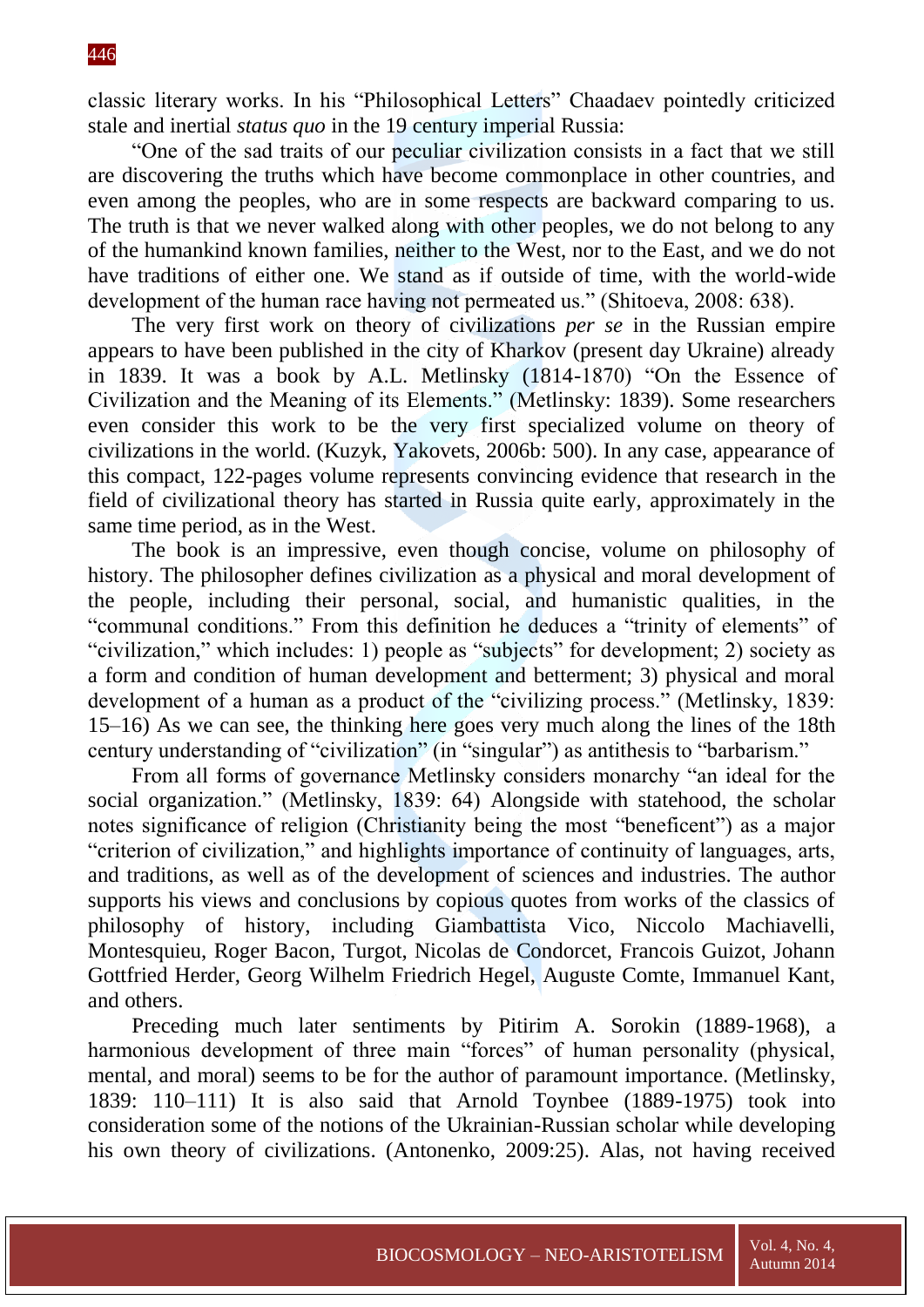much recognition from his contemporaries and suffering from depression, Metlinsky committed suicide in 1870.

Subsequently, more works on philosophy of history appear during the second half of the 19 century by N.G. Chernyshevski (1828-1889), V. G. Belinski (1811– 1848), A.I. Gerzen (1812-1870), N.A. Dobrolyubov (1836-1861), D.I. Pisarev (1840– 1868), and P.L. Lavrov (1823-1900). Perhaps, not surprisingly, the Russian thinkers views on the historic way of Russia differed widely, and they formed various schools of thought, such as Westernizers, Slavophils, Eurasians, and so forth.

In the 60s the word "civilization" gradually receives recognition among the general public and is being included into dictionaries. For instance, in the first edition of the "Explanatory Dictionary of the Live Great Russian Language," compiled by a well-known lexicographer Vladimir I. Dal (1801–1872), it possesses the following definitions: "Civilization – a commune, civic consciousness, recognition of rights and responsibilities of a person and a citizen." (Yerasov, 1998: 18)

Perhaps, one of the most significant contributions to civilizational theory during the 19 century was made by N.Ya. Danilevsky (1822–1885), who published his seminal book "Russia and Europe," initially as a series of journal articles, in 1869. (Danilevsky, 2008) In this work the Danilevsky-Leontiev-Spengler-Toynbee-Quigley or what might be called a "socio-systemic" paradigm of civilizational thought appears to have been established in its essentials. Since a brilliant and an exhaustive analysis of the Dalilevsky's theory has been given by Pitirim Sorokin (Sorokin, 1963, 1966), we will briefly outline only main points of the scholar's approach.

Danilevsky suggests that history is not a linear development of events and ideas, and divides all peoples, past and present, into three main classes: 1) the positive agents of history, i.e. the peoples who created great civilizations or "historico-cultural types"; 2) the negative agents of history, i.e. the peoples and tribes who did not create great civilizations, but as "whips of God" delivered the *coup de grace* to the dying civilizations ; and 3) the ethnographic material, i.e. the peoples and tribes whose creative *elan* was for some reason arrested at an early stage of their development.

Only comparatively few peoples or tribes have been able to create great civilizations, says Danilevsky. His list of those "historico-cultural types" includes the Egyptian, the Assyro-Babylonian-Phoenician-Chaldean or Ancient Semitic, the Chinese, the Hindu-Indian, the Iranian, the Hebrew, the Greek, the Roman, the Neo-Semitic or Arabian, and the Germano-Romanic or European.

The scholar formulates the "laws" of their evolution, according to which the prerequisites for developing a civilization are: 1) the society must share a common language or a group of closely related languages; 2) the society must enjoy political independence; 3) the basic principles of a civilization of one historico-cultural type are not transmissible to the peoples of another historico-cultural type (Danilevsky admits, though, that some elements of one civilization are indeed transmissible to another); 4) ethnographic diversity is helpful for flourishing of a civilization; 5) the life-career of a civilization is similar to the life-course of the perennials, whose period of growth lasts indefinitely, but whose period of blossoming and fruitbearing is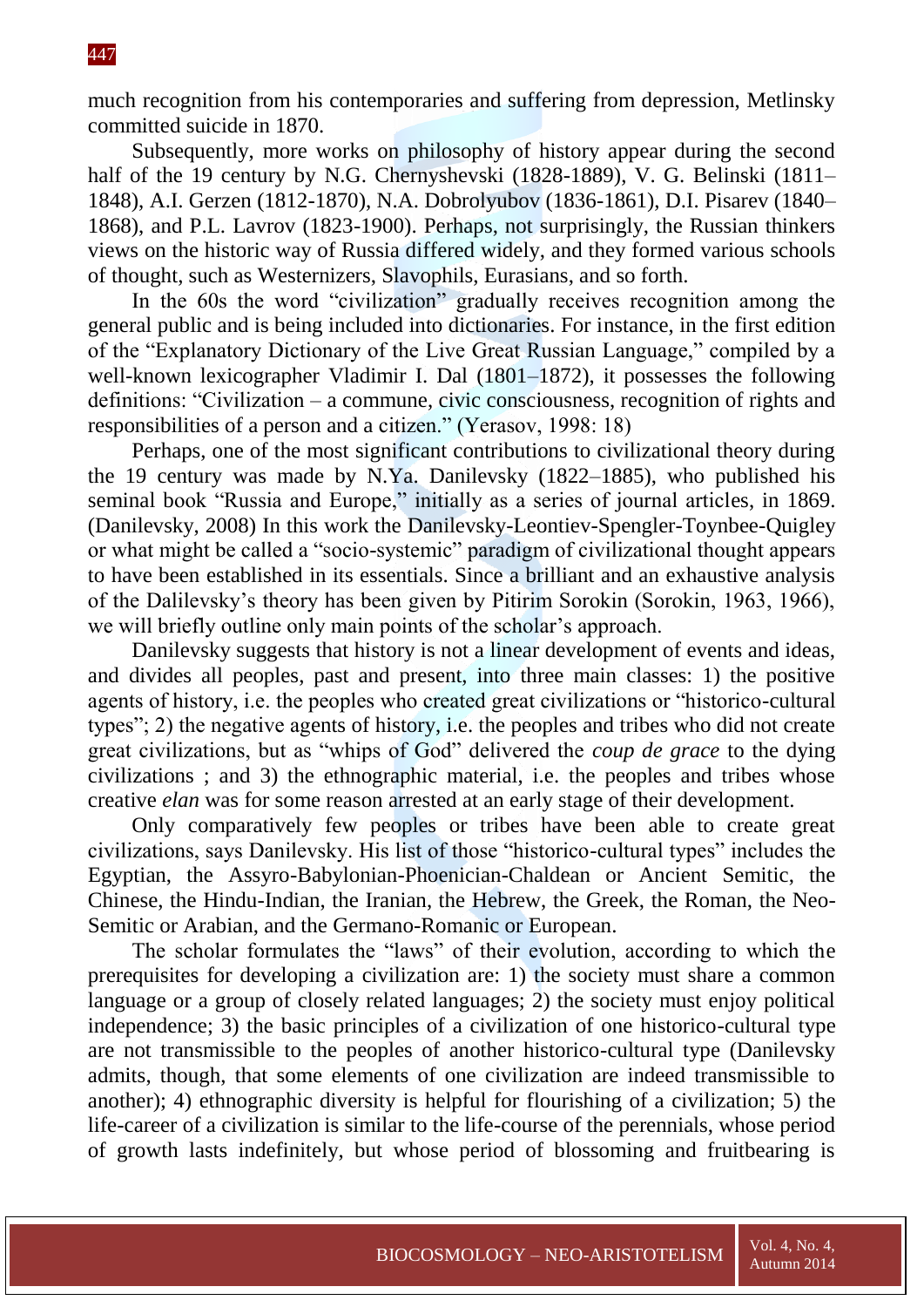relatively short and exhausts them once and for all. The ways of spreading civilization are: 1) colonization; 2) grafting; 2) fertilization.

The thinker also presciently introduces other important concepts of civilizational theory, for example, the much celebrated in later works of Spengler, Toynbee and others notion of "Indian summer" in the life-career of a civilization, the concept of "lead and lag" in various cultural spheres in a society's life, and so forth. (Danilevsky, 2008: passim)

Although Sorokin recognizes theories of "socio-systemic," (or as he calls it, "totalitarian") paradigm as major achievements of sociocultural thought, he also famously notices some major inconsistencies in them. For example, according to Sorokin, those "socio-historical types" or "civilizations" are neither "closed systems," nor they are systems at all, and therefore they cannot be born, die, or have a single, predetermined life-cycle. (Sorokin, 1963: 203–243) Furthermore, notes Sorokin, most of "civilizations" in question seem to belong to the entirely different social groups. (Sorokin, 1966: 214–240)

Almost simultaneously with Danilevsky's theories appeared works of Konstantin N. Leontiev (1831–1891), who has created an original theory of civilizations, based on their cyclicity and multi-linear evolution. After offering a comparative analysis of life-careers of various biological and sociocultural phenomena, the thinker proposes the "law of cyclicity of historical development" according to which every historically significant human community proceeds through three stages: 1) initial simplicity; 2) flourishing complexity; 3) secondary simplicity. The average longevity of "states" is being suggested by the thinker to be  $1000-1200$ years long.

The scholar notes, that "cultures" and "civilizations" generally survive "states" to which they belong "by a long time" (Leontiev, 1993: 84), as well as precedes Spengler in the definition of civilization as a sophisticated, however ossified, "dead" stage of a culture development (Leontiev, 1993: 95).

Leontiev also expresses apprehensive views toward scientific and technical progress, which is capable to destroy the environment as well as cause other catastrophes and calamities. The thinker grimly and prophetically comments on calamitous and dangerous consequences of a fast-paced sociocultural experimentation: "On the pink water and sugar such fundamental upheavals are not prepared: they are offered to the humankind always by the way of iron, fire, blood, and weeping." (Leontiev, 1993:111) Those fears, as the 20 century experience clearly illustrates, were far from unfounded.

Despite the fact, that the Leontiev's highly conservative and monarchist theory had its share of contradictions and paradoxes, it remains a significant landmark in the evolution of civilizational theory in Russia.

Talking about other giants of the 19 century Russian civilizational thought, we certainly cannot omit the name of Lev I. Mechnikov (1838-1888), who advanced a version of "geographical" approach. Forever a rebel against all forms of social and cultural oppression, Mechnikov lived a life full of revolutionary adventure (at one point he even fought under Giuseppe Garibaldi). After extensive traveling throughout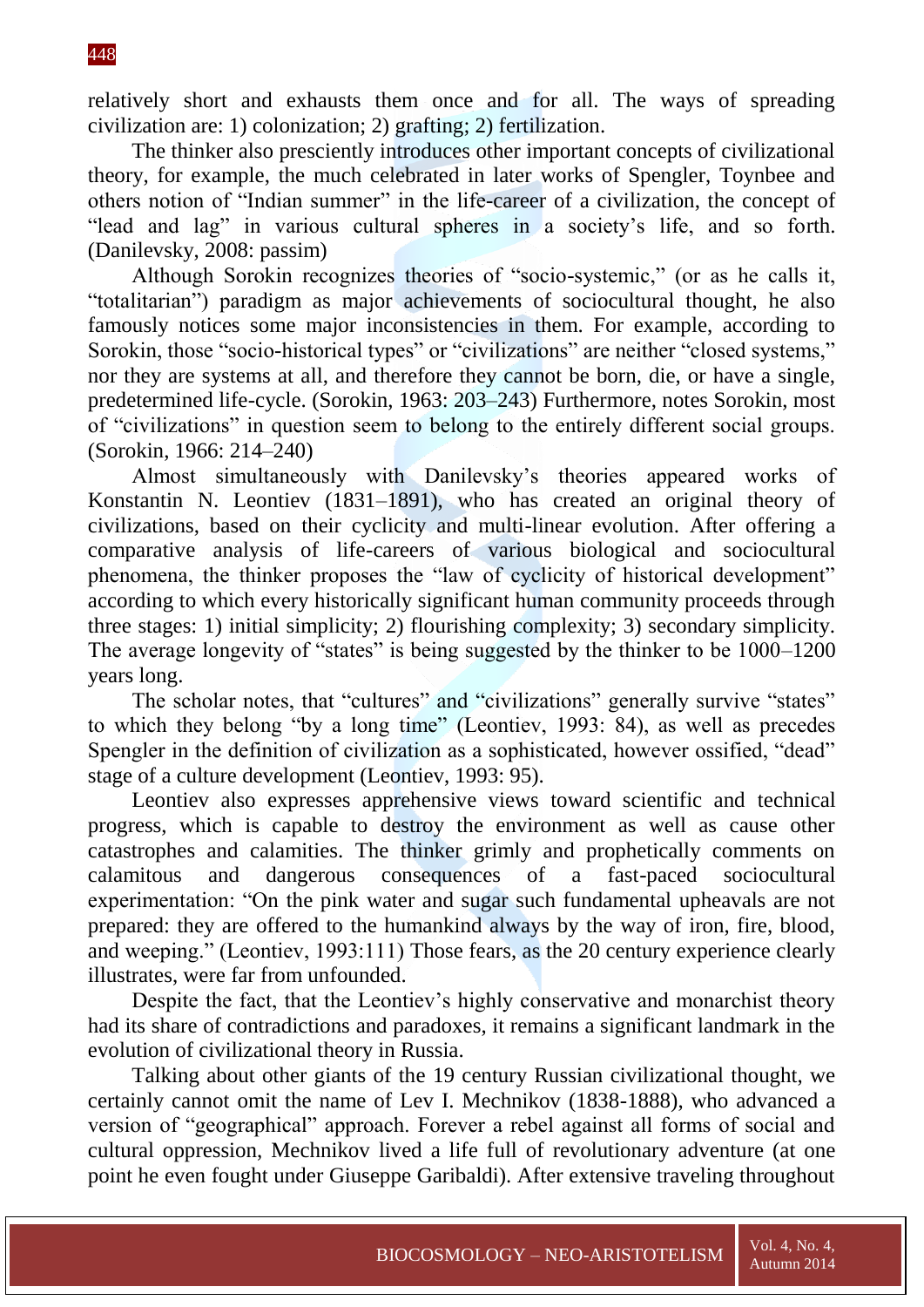the world, the thinker settled in Switzerland, where he produced (originally in French) his classic book "Civilization and the Great Historic Rivers." (Mechnikov, 1995)

In it, the scholar addresses the question of origins and evolution of human civilizations. According to the thinker, those are "born" in specific geographic conditions, a synthesis of which is exemplified by the river, especially by a "great historic river," i.e. Nile, Tiger, Euphrates, Indus, Ganges, Yangtze, and Huang He. Those rivers "turn the irrigated by them regions now into the fruitful granaries feeding millions of people for the labor of a few days, now into contagious marshes, covered by the corpses of innumerable victims… Under the fear of imminent death the bread-giving river made the population combine their efforts in joint work, taught solidarity, even if in reality the separate groups would hate each other." (Mechnikov, 1995: 26)

Once being "born," having "developed" the river and having made other changes in the native geographic environment, "civilization" inexorably moves first toward the inland seas (i.e. the Mediterranean), and then to the oceans. (Mechnikov, 1995: 337–339) Simultaneously with this geographic relocation of civilizations, grows the degree of freedom, from the "despotic unions," grounded in coercion and duress, to the "subordinate unions," founded on social differentiation and division of specialized labor, to the "voluntary unions," based on mutual agreement. (Mechnikov, 1995: 258)

Thus, according to the scholar, civilization develops in the environment which is conducive to development of solidarity and cooperation, first because of fear and duress in the "river civilizations," then on the basis of profit in the "sea civilizations," and eventually, on the basis of free choice in a global "oceanic civilization," and therefore, evolution of a "civilization" and of the environment, according to the thinker, is proceeding simultaneously. Accordingly, Mechnikov distinguishes three periods in history of civilizations: river-based (i.e. Egypt, Mesopotamia, India, and China); sea-based (i.e. Carthagen, Greece, Rome, etc.), and ocean-based (exemplified by the Great Britain).

The book is bursting with brilliant insights and penetrating observations from the author's own extensive civilizational research and traveling experience. At the very end of the work, Mechnikov presents the reader with this amazingly prescient conclusion: "*Death or solidarity*, the humankind does not have any other choices. If it does not want to perish, people inevitably must use solidarity and the common collective labor to fight against hostile conditions of the physical and geographical environment. In it lies the great law of progress and the condition of a successful development of the human civilization" (Mechnikov, 1995: 443)

We also can observe civilizational terminology "in the making," for example, Mechnikov talks about "the challenge" of great historic rivers demanding "the answer" in a way of cooperation of labor, appearance of statehood, and so forth.

Although it may appear that Mechnikov developed his "geographic theory of progress and social development" while ignoring impact of other factors, and therefore seemingly having deterministic views on the sociocultural evolution, the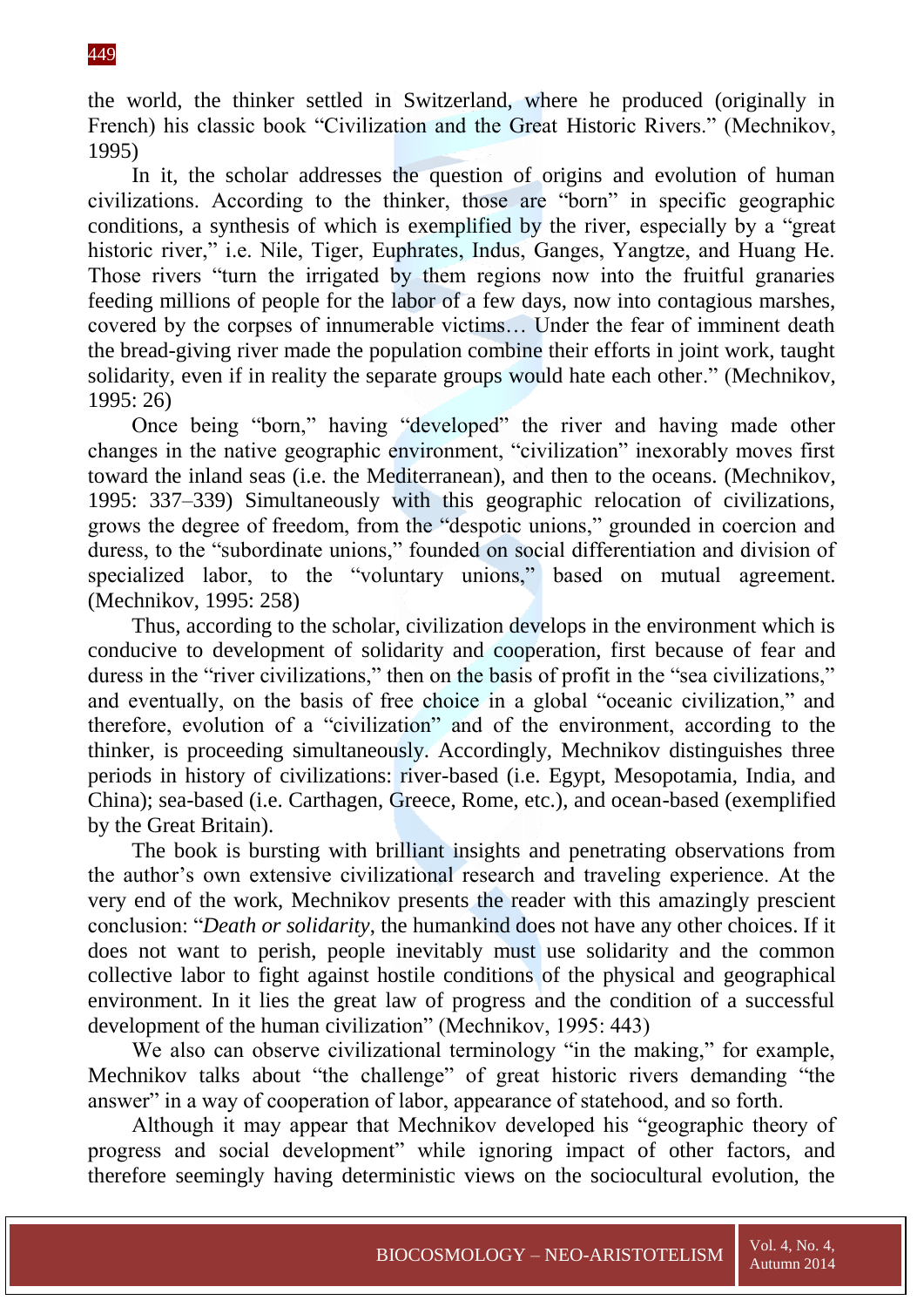scholar insists that he is not a defender of the "geographical fatalism" and only strives to establish a historic value of geographic conditions and the changes that they incur on the various stages of "civilization." (Mechnikov, 1995: 323)

It would be perhaps also fair to note that the book was supposed to be a first installment of a much more substantial work in social philosophy. In the next volume entitled "The Goal of Life" the author intended to address the future of humanity, which ought to be built on the principles of justice, solidarity, mutual respect, and "scientific morality." Unfortunately, work on this remarkable project was interrupted by the scholar's untimely death from tuberculosis just a few days after he turned fifty.

## **3. Russian civilizational theories in the 20 century**

Careful analysis of the Russian sources reveals what appears to be a ferocious intellectual struggle between the communist, or what could perhaps be called a "unilinear–formational," and "civilizational" paradigms during and after the Russian October Revolution of 1917.

The appearance of the Spengler's civilizational classic "The Decline of the West" caused a wave of intellectual debates in Russia and, as a part of those, an anthology of scholarly articles about the Spengler's book has been published in 1922 (Berdyaev, 1922). The Russian translator of the 2010 edition of the Spengler's monograph testifies: "Lenin was enraged by the release of the anthology in which the publications of F.A. Stepun, S.L. Frank, N.A. Berdyaev, and Ya. M. Bukshpan were included. A reprisal has followed, which is customary to connect exactly with that anthology: ab[out] 200 suspected in disloyalty to the Soviet power scholars with families were loaded into a steamboat and sent to emigration." (Spengler, 2010: 975)

Multiple other sources attest to this infamous episode with the so called "philosophers' ships," when about 160 scholars and intellectuals together with their families were put aboard the steamboats and forced to emigrate. Among the expelled were: Nikolai Berdyaev, Nikolai Lossky, Sergei Bulgakov, Ivan Ilyin, Semyon L. Frank, Fyodor Stepun, Yuly Aikhenvald, Lev Karsavin, Mikhail Osorgin, and Alexander Kizevetter. Others were transported in 1923 by train to Riga, Latvia or by boat from Odessa to Istanbul.

Among the "expellees" of the exact same period was the Russian-American sociologist, historian, philosopher, and first president of the International Society for the Comparative Study of Civilizations (ISCSC) Pitirim A. Sorokin (1889-1968), who later devoted a great deal of time and efforts to civilizational theory. Having analyzed most of his major works (Alalykin-Izvekov, 2011b, 2009), we could briefly summarize the scholar's contributions to civilizational thought as follows:

> 1) by developing his theory of the sensate, integral and ideational cultural supersystems, Pitirim A. Sorokin made a seminal contribution to studies of the macro-level sociocultural phenomena and the long-term sociocultural processes; 2) by thoroughly analyzing the contemporary theories of civilization and other large-scale cultural entities and systems, placing them within the framework of culturology, and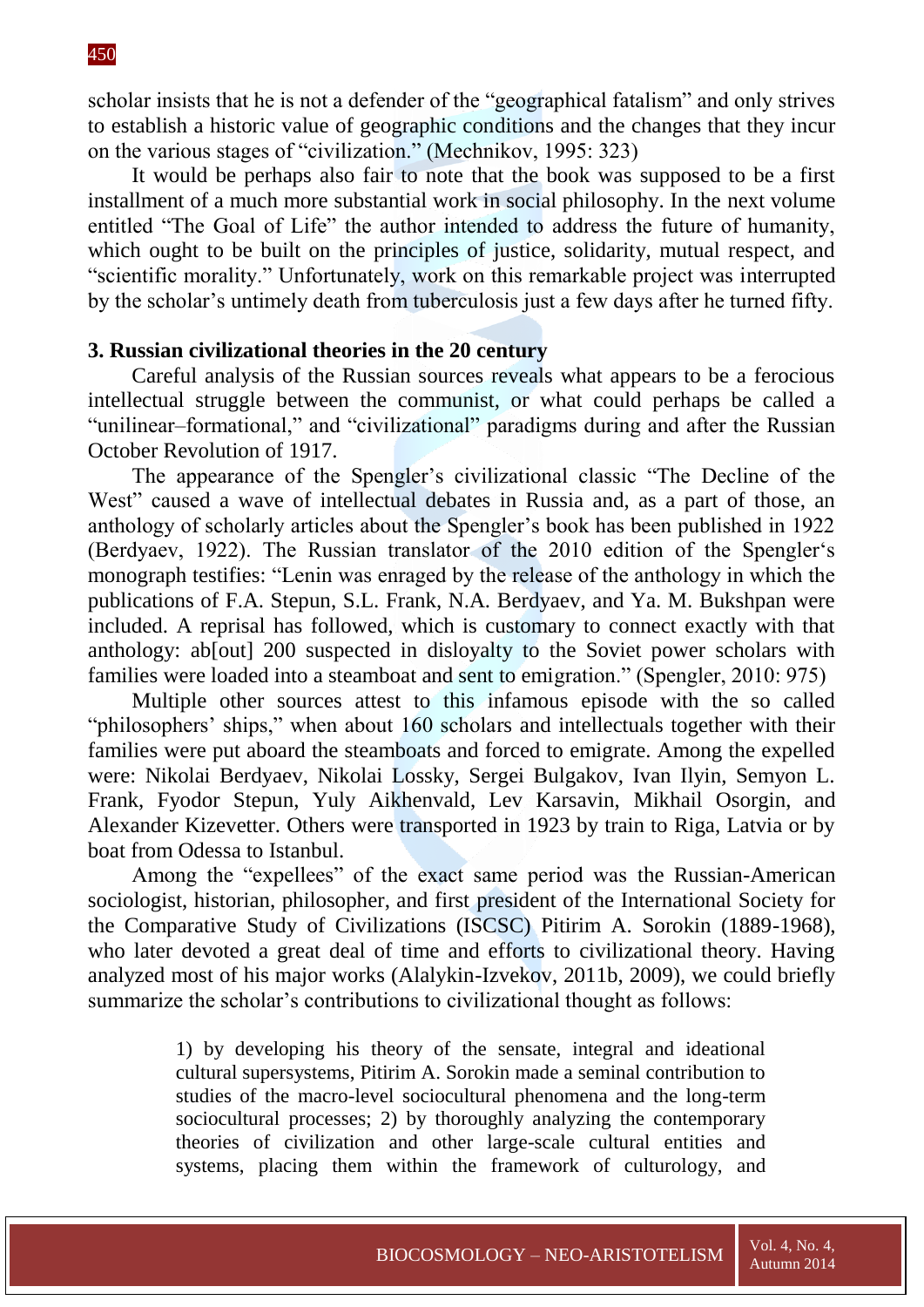developing a systemic classification of culturological theories, Sorokin decisively brought the civilizational theory and research into and made it a part of the framework of science; 3) over the span of almost 30 years, the Sorokin's views on the phenomenon of civilization underwent a significant evolution, thereby "elevating" civilizations from the status of "cultural and social congeries" to that of "vast cultural entities" and "cultural supersystems," as well as irrevocably bringing the esoteric "philosophies of history" into a systemic, if "cuturologically-biased," scientific paradigm; 4) although the scholar has never considered civilizations as anything but vast cultural entities, nor he entertained a notion, that this multifaceted phenomenon may be studied in the context of a new interdisciplinary field, by shaping the scientific paradigm of civilizational studies, Sorokin's prescient analysis has been instrumental in establishing the methodological foundations of civilizational science. (Alalykin-Izvekov, 2011b)

Another formidable Russian contributor to civilizational thought was Nikolai Berdyaev (1874–1948). After having undergone the "philosophers' ships" ordeal, this Ukraine-born philosopher settled in France. Although the thinker has not offered a consistent theory of evolution of civilization, he did express a number of prescient insights on the subject (Berdyaev, 2002, 1922), particularly on the Russian culture and its relationship with the West.

Berdyaev, for example, writes: "Russia is standing in the center between East and West, as if connecting two worlds, two different arrangements, two forms of religious confessions. The fate of the world history depends on unification of East and West, however for that East and West must renounce their narrow-mindedness, they must learn from each other. Each of the parts of the world must realize their destiny in a whole. Only then Russia will be great when she will accomplish its calling as a mediator between East and West." (Berdyaev, 1998:130, 132)

According to Berdyaev, civilization is mostly concerned with the humans physical survival, while culture aims at their intellectual and spiritual development. The thinker notes that "in a certain sense civilization is older and more primitive than culture, culture takes stage later. The invention of technical equipment, even of the most elementary tools by the primitive man is civilization, just as civilization is the whole civilizing process." (Berdyaev, 1939: 122)

Since Pitirim A. Sorokin (1889–1968) has given an excellent analysis of the Berdyaev's civilizational legacy, we will mention only the main points of the thinker's "philosophy of history":

> 1) a mere description of singularistic historical events, persons and objects results in a "historical corpse"; 2) the thinker rejects all forms of the linear interpretation of historical process and all linear theories of progress; 3) all great cultures are simultaneously mortal and immortal, i.e. they contain temporal as well as eternal principles; 4) independently of and possibly even earlier than Spengler, Berdyaev regarded Western culture as having passed its barbaric, medieval, Christian, and modern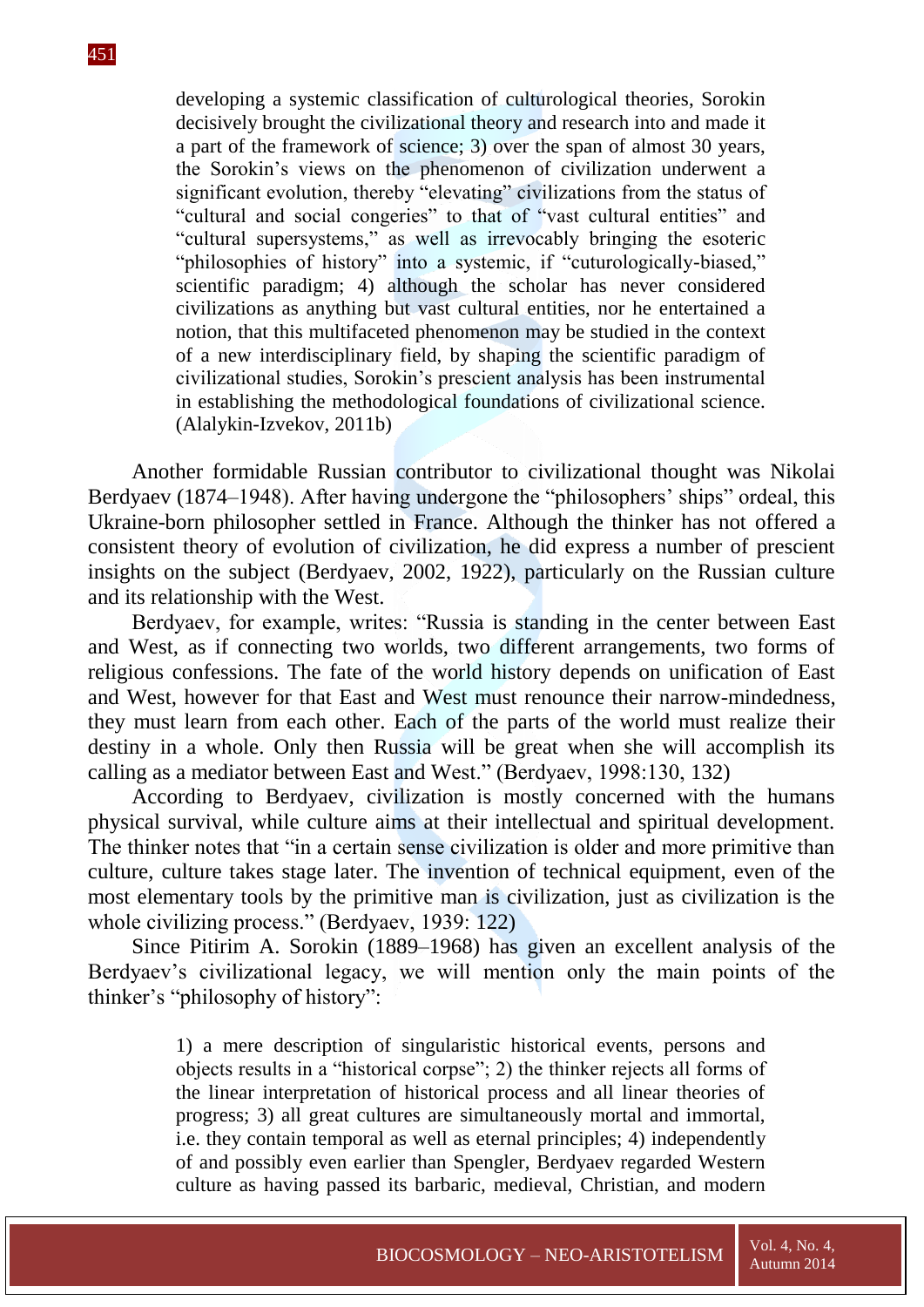humanist secular phases, and, being in the transitory period from the dying humanist phase to the emerging phase of the "New Middle Ages"; 5) culture evolves into civilization – an ossified, dead shell, devoid of creativity. The quality tends to be replaced by quantity, such is the dialectic of the decline of creative culture into an uncreative civilization; 6) another way out of decline is a spiritual transfiguration (rendered for example, unto the "dying" Roman civilization by Christianity) (Sorokin, 1963, 1966).

If the lives of scholars and thinkers, who were expelled by various means and ways from the Soviet Russia in the 20-s, were often uneasy, incomparably harder was usually the fate of those who remained. For example, Nikolay D. Kondratiev (1892- 1938), a distinguished scholar and an organizer of science during the turbulent years of the Russian Revolution, has been executed by a firing squad during the Stalin's "great purge" at the age of 46.

The scientist's many contributions to a better understanding of the socioeconomic processes may be exemplified by his conclusion, that free-market economies demonstrate the long-term (50 to 60 years) cycles of boom followed by depression. These business cycles are now called the Kondratiev waves or cycles.

The Russian scientist's ideas influenced important Western civilizational scholars, for example, that of a prominent French thinker Fernand Braudel (1902– 1985), who incorporated the Kondratiev's waves into his description of interaction of historic development cycles. Braudel elucidates:"If to combine... the centennial tendency and the Kondratiev cycle, then we would possess "music" of the long-term conjuncture, which sounds with two voices… Adding their movements to the rise or descent of the centennial tendency, the Kondratiev cycles magnified or softened it." (Kuzyk, 2008: 57).

Kondratiev also noted, that social turbulences, wars and revolutions tend to appear on the wave of social problems, first and foremost of the worsening economic conditions. They usually occur during a period of violent pressure induced by new economic forces and are accompanied by increased tempo and tension of conjunctures of economic life, as well as by the aggravation of economic competition for markets and resources. (Kondratiev, 2002: passim)

Among the most outstanding Russian civilizational scholars of the 20 century we should certainly name Lev Gumilev (1912–1992) who spent most of his youth, from 1938 until 1956, in various branches of the Soviet "Gulag" system. When the scholar was eventually released from imprisonment and successfully defended a second doctorate dissertation in geography, the reaction of the "partocracy" has been quite predictable. It is said that he was asked a "loaded" question: "So, what are you now, a historian or a geographer?" and the dissertation has been subsequently "tabled" along with a membership in the prestigious national academy of sciences.

Lev N. Gumilev is considered to be the founder of "passionarism theory" of civilization. The scholar has offered a complex of original methods of studying the ethnogenesis which consists of parallel studies of the historical data about climate,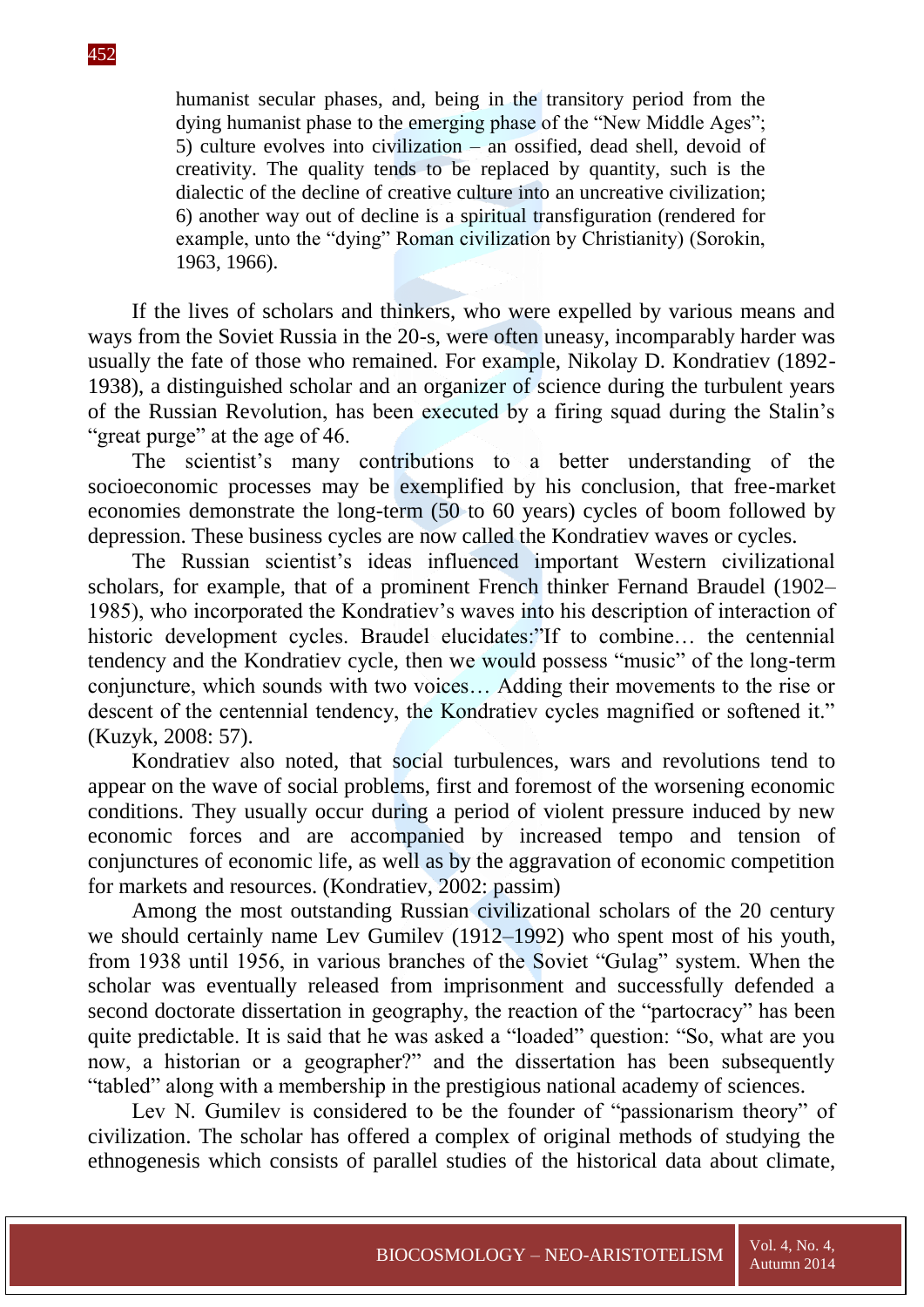geology, and geography of a relevant landscape together with the relevant archeological and cultural sources. At the basis of the author's concepts was an original theory of ethnogenesis which is said to explain the "laws of historical process."

The scholar explained the waves of nomadic migration that rocked the great steppe of Eurasia for centuries by geographical factors such as annual vacillations in solar radiation, which determine the area of grasslands that could be used for grazing livestock. According to the scholar, when the steppe areas shrank drastically, the nomads of Central Asia began moving to the fertile pastures of Europe or China.

To describe his ideas about the genesis and evolution of ethnoses, Gumilev introduced the concept of "passionarity," which may be explained as the level of vital energy and power characteristic of an ethnic group. Based on his research of lifecycles of 40 different ethnoses, he developed a generalized "ethnogenetic curve" which lasts about 1500 years and includes the following" phases of ethnogenesis":

> 1)"phase of rise," which includes: a) "passionarian push"; b) "incubation period" of the phase of passionarian rise, creation of a new ethnos; c) "obvious period" of the phase of "passionarian rise," beginning of a transition to the "acmatic phase;" 2) "acmatic phase," with development of a "super-ethnos" and its expansion within the borders of its landscape range; 3) "phase of a break," with a sharp decrease in the super-ethnos's passionarity; 4) "phase of inertia," with a gradual decrease of the superethnos's passionarity; 5) "phase of obscuration," with a sharp decrease of passionarity and a destruction of systemic connections; 6) "memorial phase," which seems to lead either to a) "regeneration;" or to b) "relic phase," with a loss of unity of the ethnic attribution and transformation of cultural tradition, as well as a complete destruction of the ethnos's relics. (Gumilev, 1989; 2001)

The phases are being distinguished according to the number of the so called "passionaries," active, self-denying personalities, whose very existence is connected with the "conglomerations of cosmic energy." It is during the "acmatic" phases, when the national "passionarity" reaches its maximum "heat," that the great conquests are made. The contemporary state of Europe, for example, the thinker described as deep inertia, or "introduction to obscuration." On the other hand, "passionarity" of the Arabic world, according to the scholar, is still high.

The Gumilev's theory may appear somewhat deterministic since the forces of historic process seem to be placed almost completely outside of the influence of humans. Also, despite his criticism of "socio-systemic" theories (Gumilev, 1989: 28, 147-150), the thinker's cyclical schema of the "ethnoses evolution" resembles that of Toynbee, Quigley, and other representatives of the "socio-systemic" civilizational paradigm. Last, but not least, in our works we have clearly demonstrated that these types of rigid cyclical schemas are applicable only to a limited number of cases, and offered a significantly more flexible, multi-variant model, involving a wide variety of scenarios of a society's evolution. (Alalykin-Izvekov, 2011a).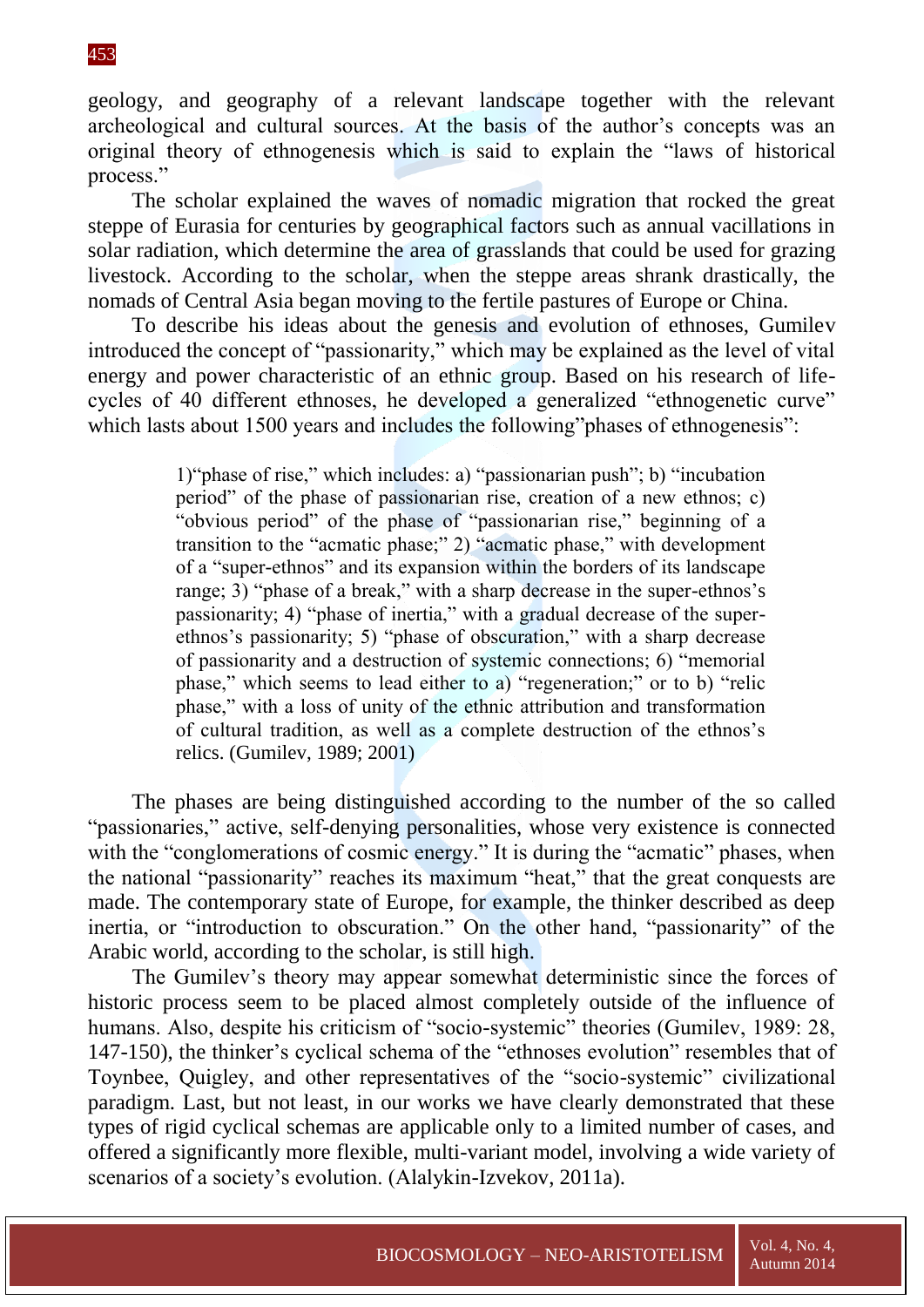## **4. Contemporary "civilizational revolution" in Russia**

In Russia, where the society has aborted after 1991 what might be called the "unilinear- formational" paradigm (primitive communism – slave society – feudalism – capitalism – socialism – communism), there has been recently nothing less than a gigantic explosion of interest to the civilizational paradigm. Hundreds of books and textbooks on civilizational theory are being published, dozens of dissertations are being defended, centers for academic research are being created, and multiple scholarly conferences are being held. With libraries and bookstores bursting with new publications and studies, the country appears to be "swimming" in literature on civilizations.

One of the most noticeable signs of those exponential changes is tremendous interest of Russian scholars and society as a whole to the works of civilizational classics, such as G. Vico, N. Danilevsky, K. Leontyev, N. Berdyaev, O. Spengler, A. Toynbee, F. Nietzsche, A. Kroeber, A. Schweitzer, Z. Freud, K. Jung, F. Braudel, P. Sorokin, L. Mechnikov, B. Russell, I. Wallerstein, L. White, L. Gumilev, J. Ortega y Gasset, A. Toffler, Yu. Yakovets, Yu. Lotman, S. Huntington, N. Moiseev, B. Yerasov, and many others. In addition, the International Society for the Comparative Study of Civilizations (ISCSC) publications are being copiously quoted in dissertations, scholarly publications, and electronic sources.

The civilizational studies and research are also rapidly becoming a part of the academic discourse in Russia. A number of academic centers of civilizational research are actively conducting the civilizational research, for example, the P. Sorokin-N. Kondratieff International Institute under the leadership of Yuri V. Yakovets, the Institute for Economic Strategies under the direction of Boris N. Kuzyk, and the Sorokin Research Center at the Syktyvkar State University in the Republic of Komi in Russia (the Pitirim Sorokin's native land) under its founder Pavel P. Krotov.

In one of the most substantial developments in contemporary social sciences the mandatory courses of a new scientific discipline – culturology were introduced in every Russian school, every college and every university. Since this new field of expertise is using the category of civilization as a main unit of analysis, it would be fair to say, that those courses are based on the works of civilizational theory classics.

Civilizational scholars in Russia are actively summarizing and circulating the wealth of civilizational thought accumulated in Russia and elsewhere in the world. An anthology "The Comparative Study of Civilizations," for instance, contains most of the civilizational theory classics, including works of the ISCSC members. (Yerasov, 1998). In addition to dissemination of civilizational thought, the editor of the anthology Boris S. Yerasov (1932–2001) also published a seminal monograph on structure and dynamics of the evolution of civilization. (Yerasov, 2002)

There is an obvious tendency toward studying the phenomenon of civilization scientifically. In the book entitled "Civiliography – a Science of Civilization" Ye.B. Chernyak alternatively defines civilization either as a self-developing system of essential relationships between the large collectives of people, or as a number of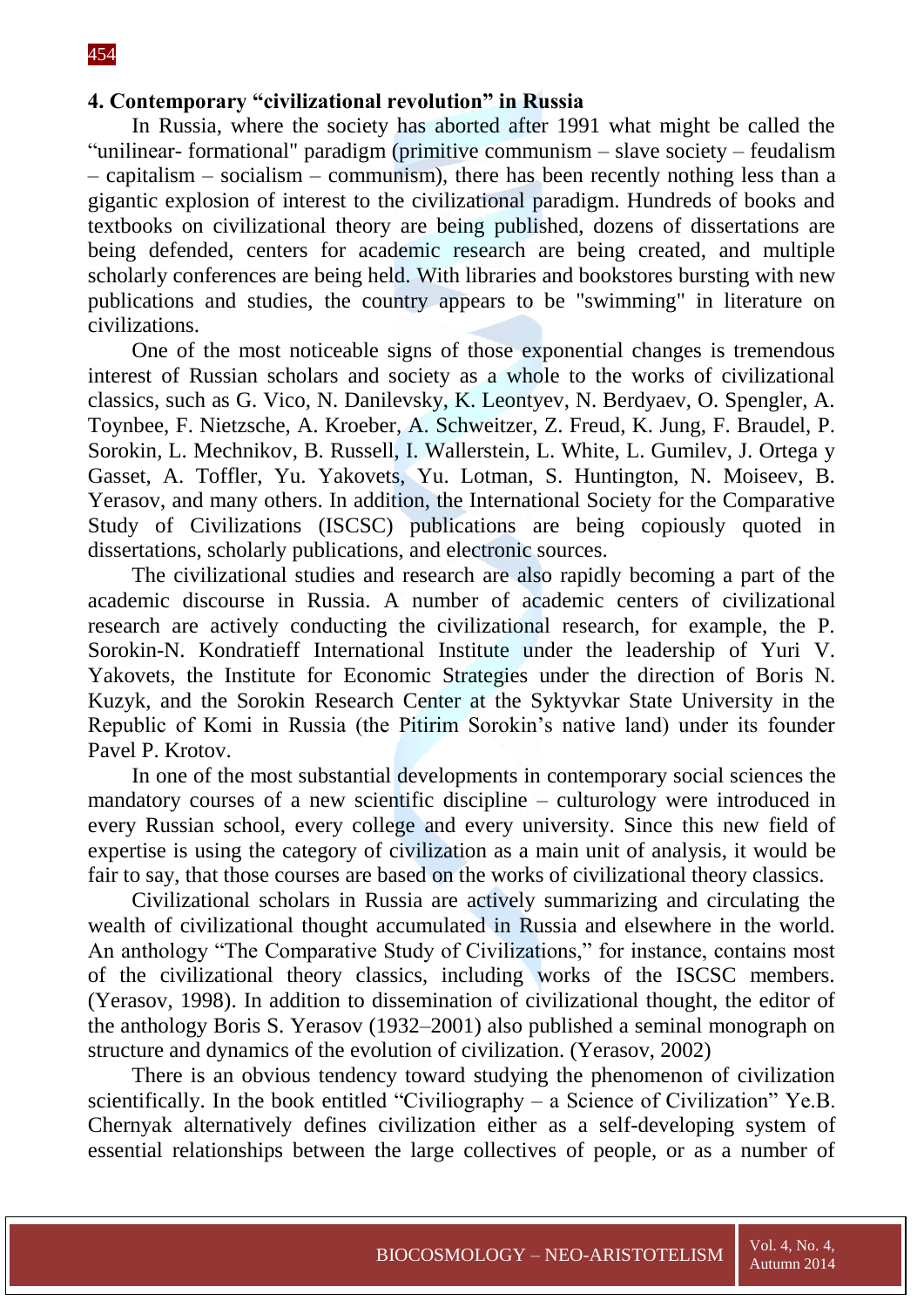1

socioethnic communities united in a self-developing entity or a system<sup>2</sup>. The author differentiates the notions of a "local" and a "world" civilizations, with the "world" civilization being a conglomerate of the "local" ones, as well as analyzes their relationships and evolution. (Chernyak, 1996)

The field of "civiliography" is also being actively explored by the school of Russian cyclism under the leadership of the Ukraine-born economist Yu.V. Yakovets. (Yakovets, 1997, 2003, 2011; Kuzyk, Yakovets, 2006a, 2006b, 2008, 2009) According to these scholars, "civiliography" is a part of macrosociology, defined as "the summit of social disciplines, which synthesizes the achievements of civiliography, futurology, history, economics, politology, culturology, and other social sciences." (Kuzyk, Yakovets, 2009: 413)

Since "macrosociology" is one of the "macrosciences" of civilizational science, then it would be logical to assume that "civiliography" is also a part of the framework of civilizational science. This fundamental multi-paradigmatic, multidisciplinary field encompasses all valid civilizational approaches and studies all valid definitions and manifestations of the global phenomenon of civilization. (Alalykin-Izvekov, 2011)

The approach which Yu. Yakovets and his school of thought are developing appears to be a synthesis of several already existing civilizational paradigms. They offer a "mixed" socio-techno-noospheric paradigm, which attempts to consider structure and dynamics of the phenomenon of civilization from several different perspectives. Accordingly, the scholars simultaneously use three main definitions of civilization: 1) "local civilization; 2) "world civilization"; and 3) "global civilization."

"Local" civilizations seem to be more or less equivalent to the ones familiar to a Western reader from the Danilevsky-Toynbee-Spengler-Quigley paradigm. While Toynbee and other representatives of the "socio-systemic" paradigm researched three generations of "local civilizations," the Russian scholars propose to increase their number to five (Kuzyk, Yakovets: 2009: 500). We are being presented, for example, with dynamics of evolution of twelve "local civilizations" of the "fifth generation," their interaction in the conditions of globalization, and so forth. The scholars do not think, that the "local civilizations" would lose their diversity or "dissolve" at any time in the near future, as well as doubt the inevitability of their "clash." (Yakovets, 2003)

The "global civilization" appears to be a conglomerate of the "local" civilizations, while the "world civilization" seems to be an approximate equivalent to the Alvin Toffler's "wave of progress." (Toffler, 1980: passim) Based on these diverse concepts, the history of humankind is presented as a "rhythmical" change of "civilizational cycles." The school proposes what appears to be a fairly rigid combination of those, from one-thousand year-long to 30-40 year-long to ever more

<sup>&</sup>lt;sup>2</sup>Editor's note. In general, the absolute majority of the Russian civilizationists (mentioned in this article) strongly follow the common aetiological and anthropological (socioculturological) foundations of their scholarly endeavors, thus relying mainly to the inherent telic (intrinsic goaldriven) causes, so called by Pitirim Sorokin "the immanent causality". On the contrary, the latter (immanent causality – teleodriven forces) are rejected and forbidden (in principle) in the Modern Western aetiology and science as a whole.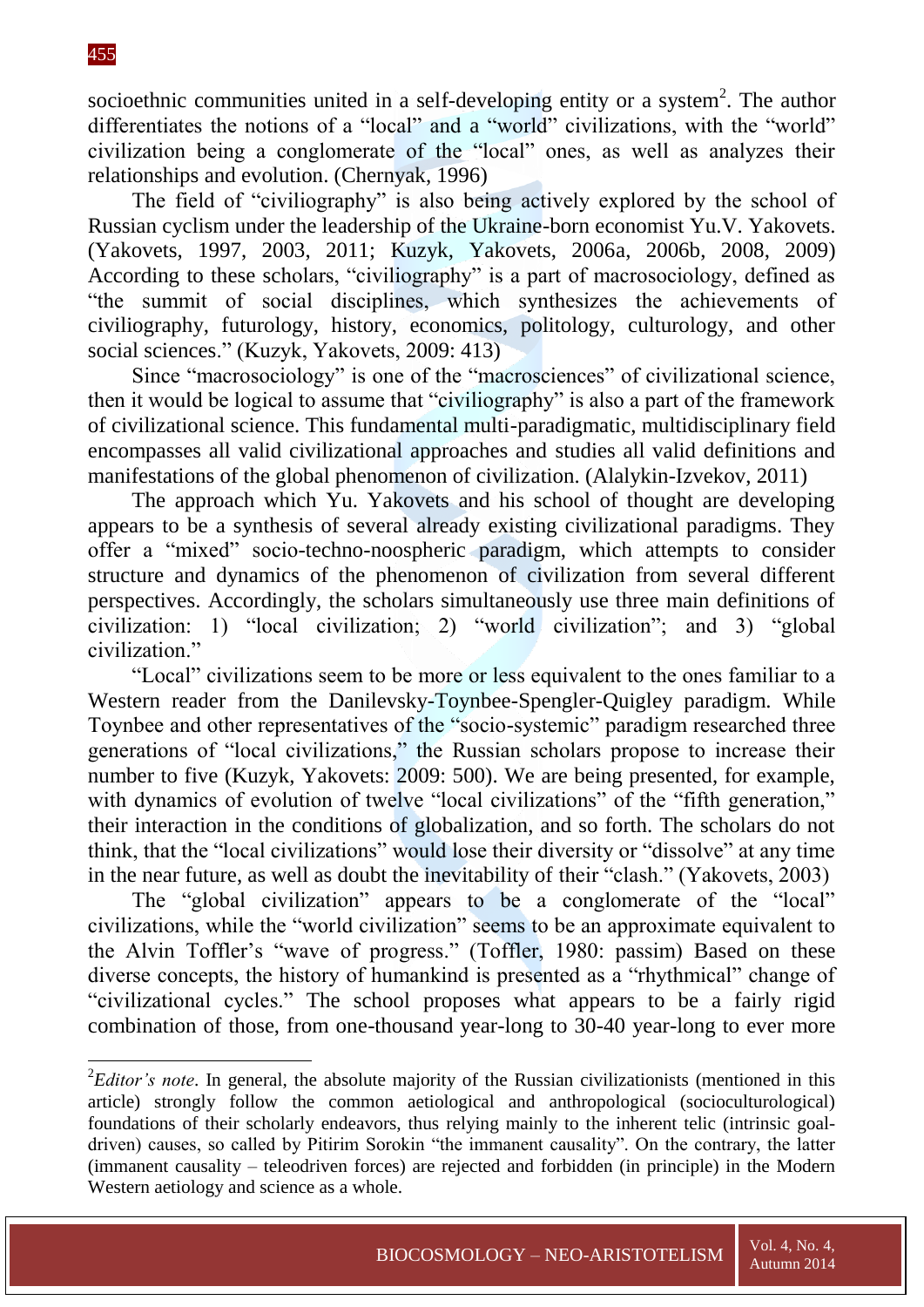

<u>.</u>

shorter ones. That brings to mind a prescient warning of the great Russian-American macrosociologist Pitirim Sorokin:

> Rising and falling tides of any one of the main currents have occurred within very different spans of time... To insist upon the recurrence of any uniform mechanical periodicity in these crescendos and diminuendos is to impose upon reality a uniformity which is does not possess. History repeats itself, but its themes recur in variations ever new – with changes not only in content but also in rhythm and tempo. As a great artist, history provides creative, not monotonously mechanical variations. (Sorokin, 1937: 201– 202)

Perhaps, as one of the ways to alleviate this rigidity of their paradigm, the Russian scholars formulate the "law of compression of the historic time," according to which the length of the "civilizational cycles" inexorably shortens. (Kuzyk, Yakovets 2009: 373)

The dynamics of emergence of the "post-industrial civilization" are further being highlighted. Alternative scenarios of a transitional period from the industrial to the "humanistic and noospheric post-industrial civilization" are delineated, and multiple tools for measurement of the "civilizational development" are presented. (Kuzyk, Yakovets, 2006b)

The authors then propose based on a "new paradigm" radical transformations of the economy and the society in the first half of the 21 century, and substantiate the ways of solving a cluster of global problems on the basis of a "high wave of the epochal and basis innovations" with the goal of achieving the "postindustrial humanistic-noospheric civilization."<sup>3</sup> (Yakovets, 2011: 11) A new "global strategy" of sustainable development on the basis of "partnership of civilizations" is also proposed. (Kuzyk, Yakovets, 2009: 375)

The global economic problems are to be solved in the process of creation of the "integral humanistic-noospheric economic system." (Yakovets, 2011: 211) As a condition for achieving this goal, the scholars suggest a "radical innovational renewal of the world economic system." (Yakovets, 2011: 274)

As far as Russia is concerned, the thinkers envision two possible scenarios for its development toward the year of 2050: 1) "innovative," and 2) "inertial." The technological breakthrough would be realized on a path of increased responsibility of the state and the business community for the technological level and the competitive ability of the economy, choice of a limited number of the strategic priorities and concentration of resources on their realization. Scenarios of both the "innovational" and the "inertial" development are presented. (Yakovets, 2011: 276)

<sup>&</sup>lt;sup>3</sup> Editor's note. The notion "postindustrial humanistic-noospheric civilization" is rightly a form of the Integralist type of sociocultural organization, for it equally uses the means of the polar (types of) civilizational organization: Sensate and Ideational (in Sorokin's terminology); and AKosmist and RealKosmist (in the Biocosmological approach).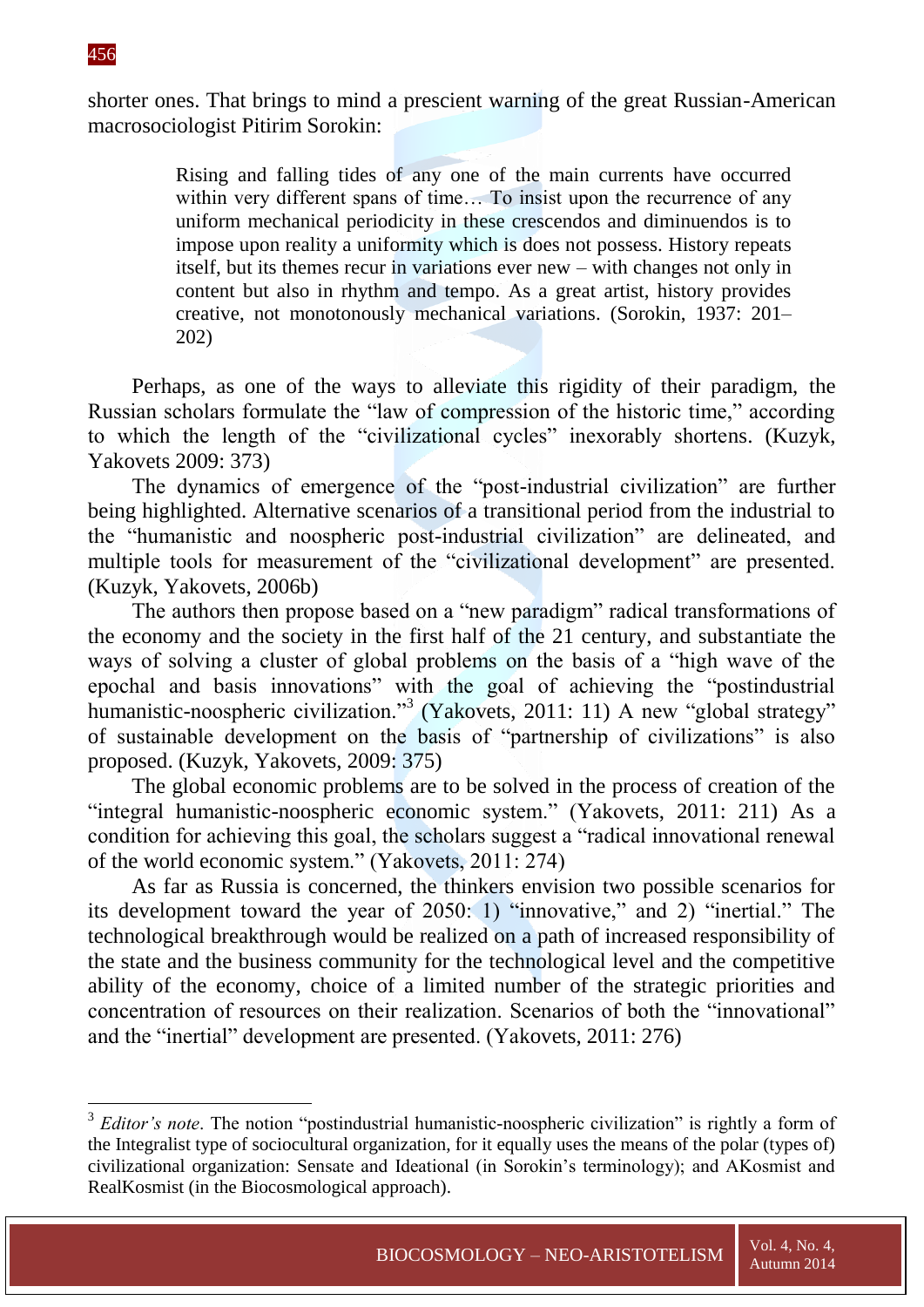In the works of N.I. Moiseev (1917–2000) an extensive analysis of theory, history and the future of "civilization" is presented. The scholar contemplates mentalities of various civilizations, highlights contemporary global problems in education, economy, environment, ethics, technology, ecology, and advances the notion of sustainable development. He also espouses a "natural" role of Russia as a geopolitical and civilizational "bridge" between East and West.

The thinker also prophetically warns about imminent dangers of the unstoppable technological and informational progress as well as of the incoming ecological crisis. Developing further theories of the Russian scholar V.I. Vernadsky (1863–1945), the French thinkers Le Roy (1870–1959) and Pierre Teilhard de Chardin (1881–1955) and others, Moiseev posits the "ecological imperative" as a solution to maintaining homeostasis of the Earth biosphere and to the survival of the human race. Highlighting a precarious balance between the exponential development of technology and the need in equilibrium in nature, Moiseev, for example, presciently notes: "Civilizations … will have to walk on the edge of a razor – using achievements of scientific and technological progress (and) developing technology, to preserve humanity from their dangerous consequences, which violate the logic of nature." (Kuzyk, Yakovets, 2006a: 320)

With the aim of accomplishing the gargantuan tasks facing humanity, the thinker promulgates the "ascent of reason," simultaneously underscoring a decisive role of spiritual world in formation and dynamics of civilizations, however, disagrees with Arnold Toynbee on the all-important role of religion. The ultimate way out of the humanity's problems the scholar sees in the change of "civilizational paradigm" and creation of a "noospheric civilization" whereby the biosphere and the society would develop as one whole organism. (Moiseev 1998a, 1998b)

Various views on the phenomenon of civilization are being generated and circulated also in the works of such authors as A. S. Akhiezer, B.V. Aksyumov, I.V. Bestuzhev-Lada, S.A. Danin, S.I. Filippov, V.P. Fofanov, V. A. Friauf, E.T. Gaidar, I.A. Gobozov, V.L. Inozemtsev, I.N. Ionov, S.G. Kara-Murza, O.Yu. Konik, D.S. Likhachev, M.K. Mamardashvili, M.M. Mchedlova, N.V. Motroshilova, I.B. Orlova, N.Ye. Osipov, A.S. Panarin, Yu.V. Popkov, G.P. Prokofieva, N.S. Rozov, L.V. Savrasov, L.I. Semennikova, O.S. Sergeeva, V. F. Shapovalov, V.S. Styopin, S.N. Sukhonos, V.Ye. Udovik, A.A. Zinoviev, and many others, not even mentioning a book on "new civilization" by Mikhail S. Gorbachev (Gorbachev, 1995).

The Commonwealth of Independent States (CIS) presently includes 10 membercountries (Armenia, Azerbaijan, Belarus, Kazakhstan, Kyrgyzstan, Moldova, Russia, Tajikistan, Turkmenistan, and Uzbekistan) with Ukraine as an un-official member. A number of the CIS countries are presently participating in the UNESCO's initiative "Dialogue of Civilizations" and over the years have hosted several relevant international conferences.

Among those countries, Ukraine seems to be embarking on a path of especially active civilizational research. For example, in addition to works dedicated to the heritage of A.L. Metlinsky, a book by Yu. V. Pavlenko "A History of the World Civilization: Sociocultural Evolution of Humankind," (Pavlenko, 2001), a monograph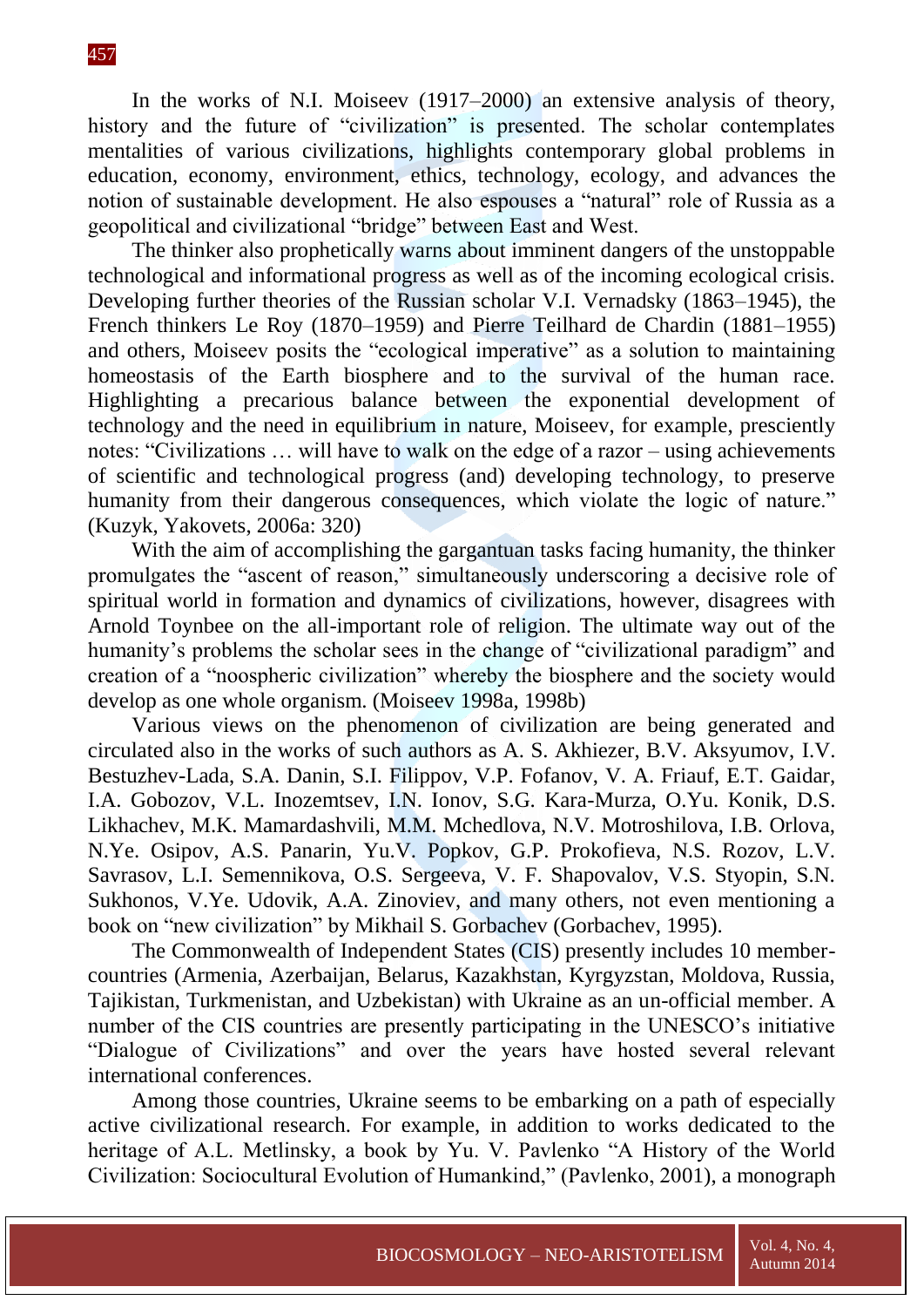"Civilization on the Crossroads" edited by Yu.M. Pakhomov. (Antonenko, 2009: 25), and other works have been published recently.

# **Conclusions**

1. Russian civilizational theory has a very rich and distinguished, even if at times tormented history. Some of the most fundamental ideas of modern civilizational theory were and are being produced by the Russian and Russian-born scholars and thinkers. The 18 century witnessed promising beginnings, followed by the 19 century's remarkable flourishing of civilizational thought in Russia. The 20 century proved to be a very difficult for many of the Russian civilizational scholars and thinkers, especially for those, who remained in the Soviet Russia. Nevertheless, advanced theories of sociocultural evolution were developed by the Russian and the Russian-born scholars through the years, culminating in a veritable "explosion" of civilizational research in the final years of the second and in the early years of the third millennium.

2. Civilizational theory and research in Russia and in its neighboring countries became in recent years an advanced interdisciplinary field of sociocultural studies, displaying and projecting onto the future the following prominent characteristics and tendencies: 1) active accumulation, dissemination, and development of the extensive experience of Russian and international civilizational research; 2) obvious tendency to study the global phenomenon of civilization scientifically; 3) appearance of multiple new paradigms, approaches, and schools of civilizational thought, for example, civilizational science (цивилизационика), culturology (культурология), civiliography (цивилиография), civilizational science being the most fundamental of the three; 4) civilizational paradigm not only swiftly enters all levels of academic and scholarly system in Russia in the "shape and form" of scientific paradigms, academic disciplines and courses, scholarly works, and academic conferences, but seems to be well on its way to becoming the prevalent paradigm of sociocultural thought and rapidly replacing the defunct "unilinearformational" one.

## **References**

Alalykin-Izvekov, V. (2011a). Civilizational Science: The Evolution of a New Field. Comparative Civilizations Review, 64, Spring, 33–51.

Alalykin-Izvekov, V. (2011b). Evolution of Pitirim A. Sorokin Views on the Phenomenon of Civilization. – 2011 ISCSC New Orleans Conference Proceedings, International Society for the Comparative Study of Civilizations, ISCSC Press.

Alalykin-Izvekov, V. (2009). From Sorokin to Huntington and Beyond – Civilizations in Times of Change, Transition and Crisis. – 2009 ISCSC Kalamazoo Conference Proceedings, International Society for the Comparative Study of Civilizations, ISCSC Press.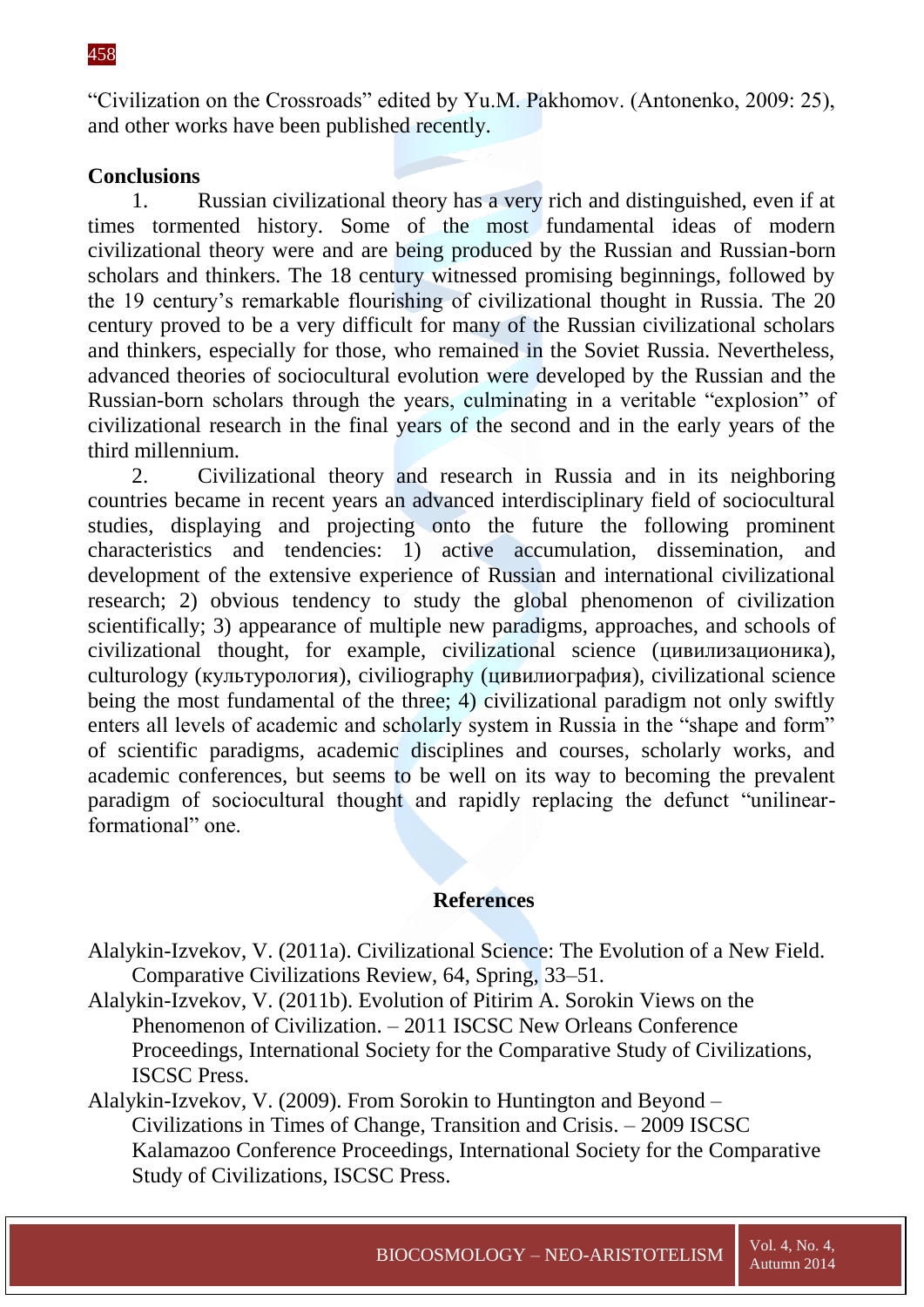## 459

- Antonenko, L.A. (2009). Outstanding Scholar A.L. Metlinski Founder of Studies of Civilization. (In Russian Language). Social Economics, No. 2. P. 25–34.
- Berdyaev N.A. et al. (1922). Oswald Spengler and the Decline of the West. (In Russian Language). Moscow: Bereg.
- Berdyaev N.A. (1939) Slavery and Freedom. New York: Scribner's.
- Berdyaev, N.A. (1998). The Spiritual Crisis of Intelligentsia. (In Russian Language). Moscow.
- Berdyaev, N.A. (2002). The Sense of History. The New Medieval Age. (In Russian Language). Moscow: Kanon.
- Chernyak, Ye.B. (1996). Civiliography: A Science of Civilization. (In Russian Language). Moscow: Mezhdunarodnye Otnoshenia.
- Danilevsky, N. Ya. (2008). Russia and Europe. (In Russian Language). Moscow: Terra.
- Gorbachev, M.S. (1995). The Search for a New Beginning: Developing a new Civilization. San Francisco: Harper San Francisco.
- Gumilev, L.N. (1989). Ethnogenesis and the Biosphere of Earth. (In Russian Language). Moscow: The Leningrad University Publishing House.
- Gumilev, L.N. (2001). From Rus to Russia: Sketches of Ethnic History. (In Russian Language). Moscow: Rolf.
- Kondratiev, N.D. (2002). Big Cycles of Conjuncture and a Theory of Forecast Selected Works. (In Russian Language). Moscow: Ekonomika.
- Kuzyk, B.N., Yakovets, Yu.V. (2006a). Civilizations: Theory, History, Dialogue, Future. (In Russian Language). Volume 1. Moscow. The Institute of Economic Strategies.
- Kuzyk, B.N., Yakovets, Yu.V. (2006b). Civilizations: Theory, History, Dialogue, Future. (In Russian Language). Volume 2. Moscow.
- Kuzyk, B.N., Yakovets, Yu.V. (2008). Civilizations: Theory, History, Dialogue, Future. (In Russian Language).Volume 5. Moscow.
- Kuzyk, B.N., Yakovets, Yu.V. (2009). Civilizations: Theory, History, Dialogue, Future. (In Russian Language).Volume 6. Moscow.
- Leontiev, K. N. (1993). Selected Works. (In Russian Language). Moscow: Rarog.
- Mechnikov, L. I. (1995). Civilization and the Great Historic Rivers. (In Russian Language). Moscow: Progress.
- Metlinsky, A.L. (1839). On the Essence of Civilization and the Meaning of its Elements. (In pre-1917 version of the Russian Language). Kharkov University Publishing House.
- Moiseev, N.N. (1998a). The Fate of Civilization: The Way of Reason. (In Russian Language). Moscow: MNEPU.
- Moiseev, N.N. (1998b). Abandoning Simplicity. (In Russian Language). Moscow: Agraf.
- Pavlenko, Yu.V. (2001). A History of the World Civilization: Sociocultural Development of the Humankind. (In Ukrainian Language). Kyiv: Lybid.
- Shitoeva, L. (2008). "Russia and Europe" of Nikolai Danilevsky in the Context of Establishment and Development of Views on Regularities of the Historical